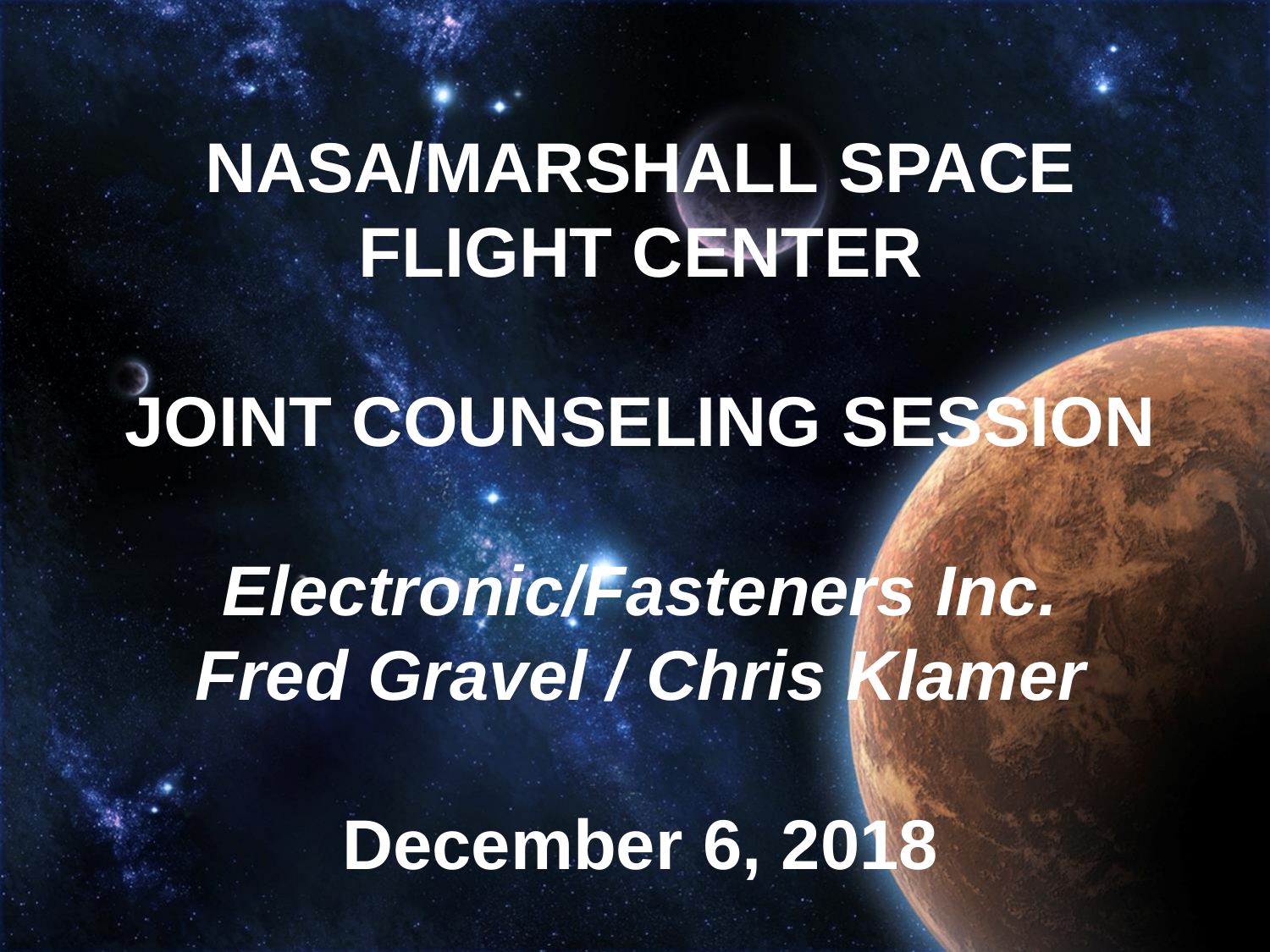## Background

| <b>Company Name:</b> | Electronic/Fasteners, Inc. | <b>277 Power Court</b><br>Sanford FL 32771 | 3322 S. Memorial<br>Parkway<br>Suite 122H                               |
|----------------------|----------------------------|--------------------------------------------|-------------------------------------------------------------------------|
| <b>OWNER:</b>        | <b>Fred Gravel</b>         | <b>CONTACT NAME:</b>                       | Huntsville, AL 35801<br><b>Chris Klamer</b>                             |
| <b>EMAIL:</b>        | fgravel@elecfast.net       | <b>YEARS IN</b><br><b>BUSINESS:</b>        | 37                                                                      |
| <b>CAGE CODE:</b>    | OCRE2                      | <b>DUNS NUMBER:</b>                        | 04-417-7624                                                             |
| <b>WEB SITE:</b>     | www.elecfast.net           | <b>NAICS CODES:</b>                        | 423710, 335931,<br>332932, 334417,<br>332721, 335932<br>332722, 331422, |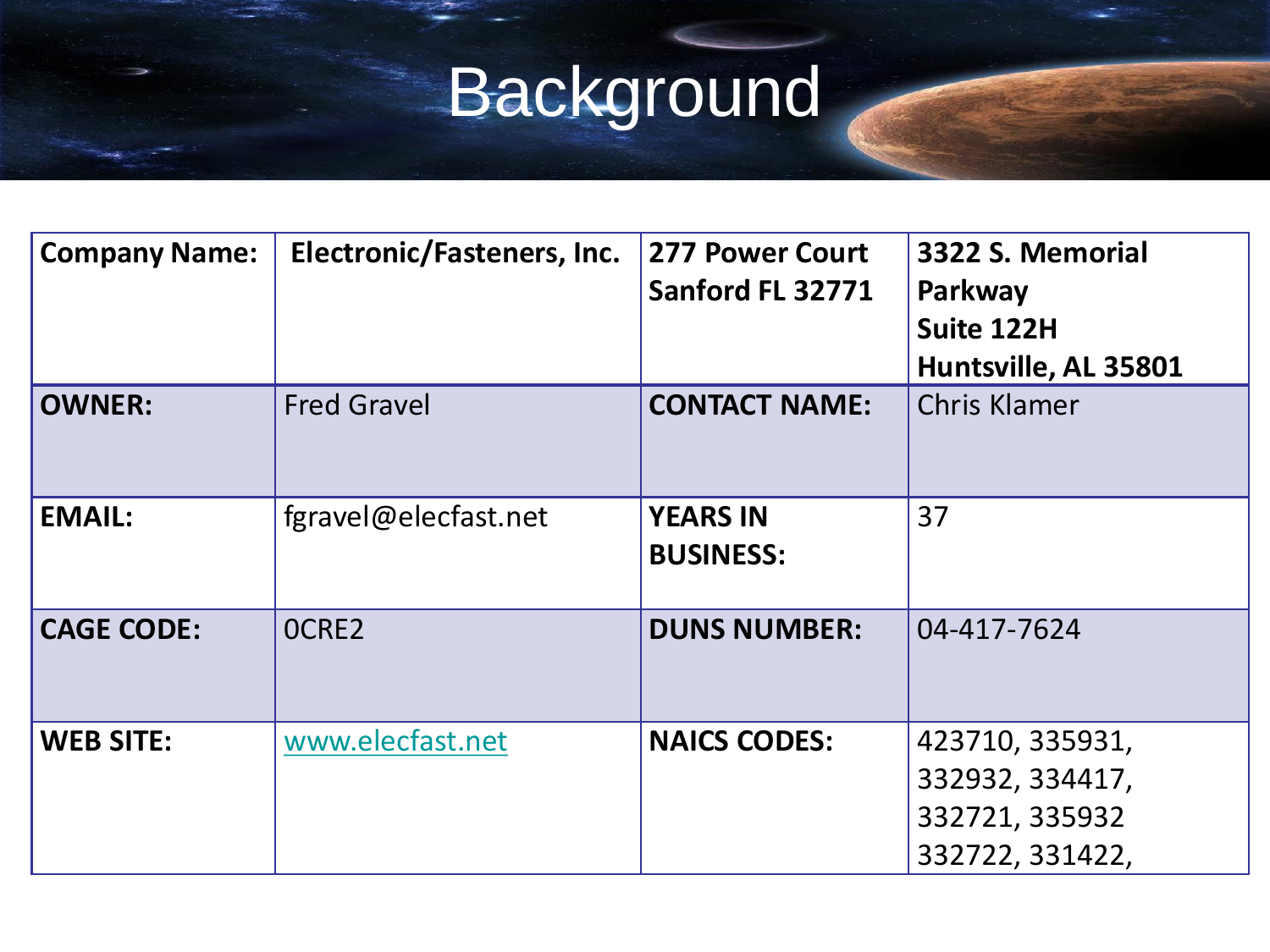## Business Size & Classifications

| <b>TOTAL EMPLOYEES:</b> | 47 |
|-------------------------|----|
| <b>AVERAGE SALES:</b>   |    |

| <b>CLASSIFICATIONS (select from list below):</b> | <b>Yes/No</b> |
|--------------------------------------------------|---------------|
| <b>SMALL BUSINESS</b>                            | Yes           |
| <b>SMALL DISADVANTAGED BUSINESS</b>              | <b>No</b>     |
| <b>NATIVE AMERICAN-OWNED</b>                     | <b>No</b>     |
| <b>ALASKAN NATIVE CORPORATION</b>                | <b>No</b>     |
| <b>WOMEN OWNED</b>                               | <b>No</b>     |
| <b>ECONOMICALLY DISADVANTAGED WOMEN OWNED</b>    | <b>No</b>     |
| <b>VETERAN-OWNED</b>                             | Yes           |
| <b>SERVICE DISABLED VETERAN OWNED</b>            | <b>No</b>     |
| <b>HUBZONE CERTIFIED</b>                         | <b>No</b>     |
| 8(A) CERTIFIED                                   | <b>No</b>     |
| 8(A) EXPIRATION DATE (if applicable)             | N/A           |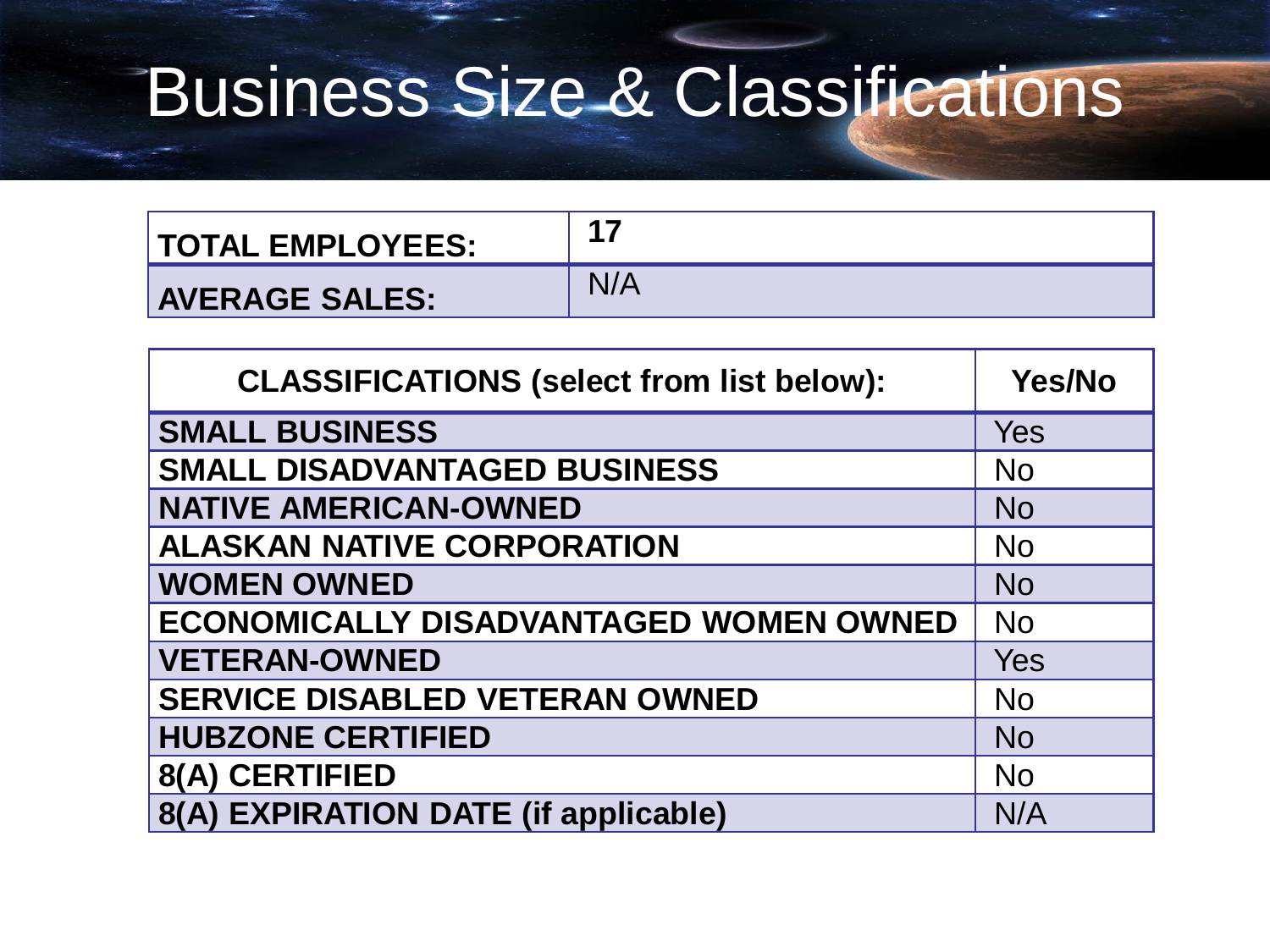

Certificate of Registration

nqa global assurance

This is to certify that the Quality Management System of:

#### **Electronic/Fasteners, Inc.**

277 Power Court Sanford FL 32771 **United States of America** 

applicable to:

The distribution of Aerospace, Military, and Commercial Fasteners and Electronic Hardware

has been assessed and approved by National Quality Assurance, U.S.A., against the provisions of:

#### ISO 9001:2015 and AS9120:2016

and in accordance with the requirements of AS9104/1:2012.

For and on behalf of NQA, USA



Certificate Number: 12646/1 EAC Code: 29 Certified Since: June 16, 2010 Valid Until: June 1, 2019 Reissued: June 8, 2018 Cycle Issued: June 2, 2016 **Site Structure: Single Site** 

Page 1 of 1

This approval is subject to the company maintaining its system to the required standard, which will be monitored by NQA, USA, 289 Great Road, Suite 105, Acton, MA 01720, an accredited organization under the Aerospace Registrar Management Program.

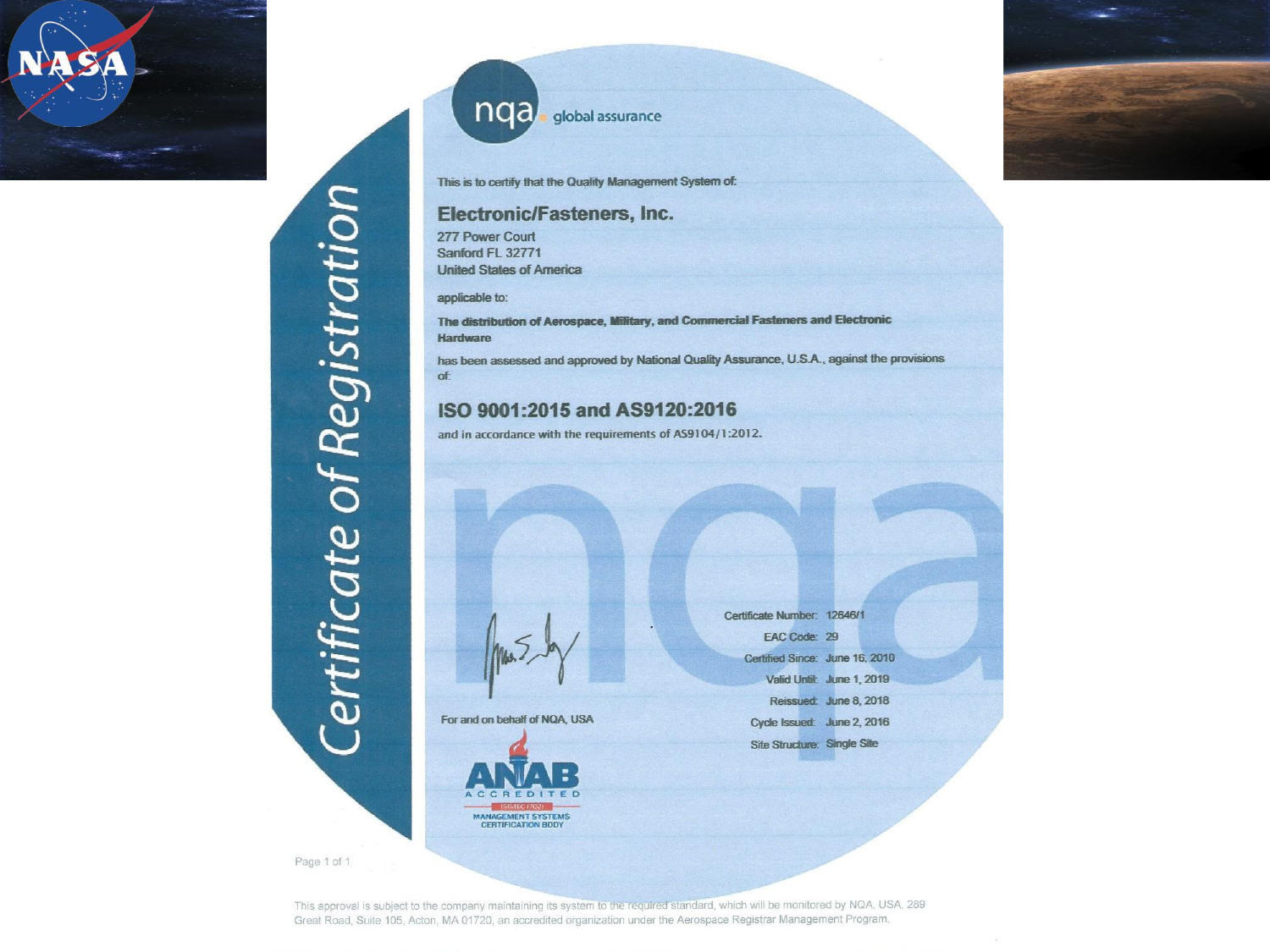# COMMONLY STOCKED

- **AN Nuts, Screws, Washers and Pins**
- **MS Nuts, Screws, Washers, Locknuts**
- NAS Rivets, Cotter Pins, Retaining Rings
- **ELECTRONIC HARDWARE**
- **COMMERCIAL HARDWARE ALL TYPES**

FULLY CERTIFIED MANUFACTURERS Certificate of Compliance or Full Chemical and Physical Reports available.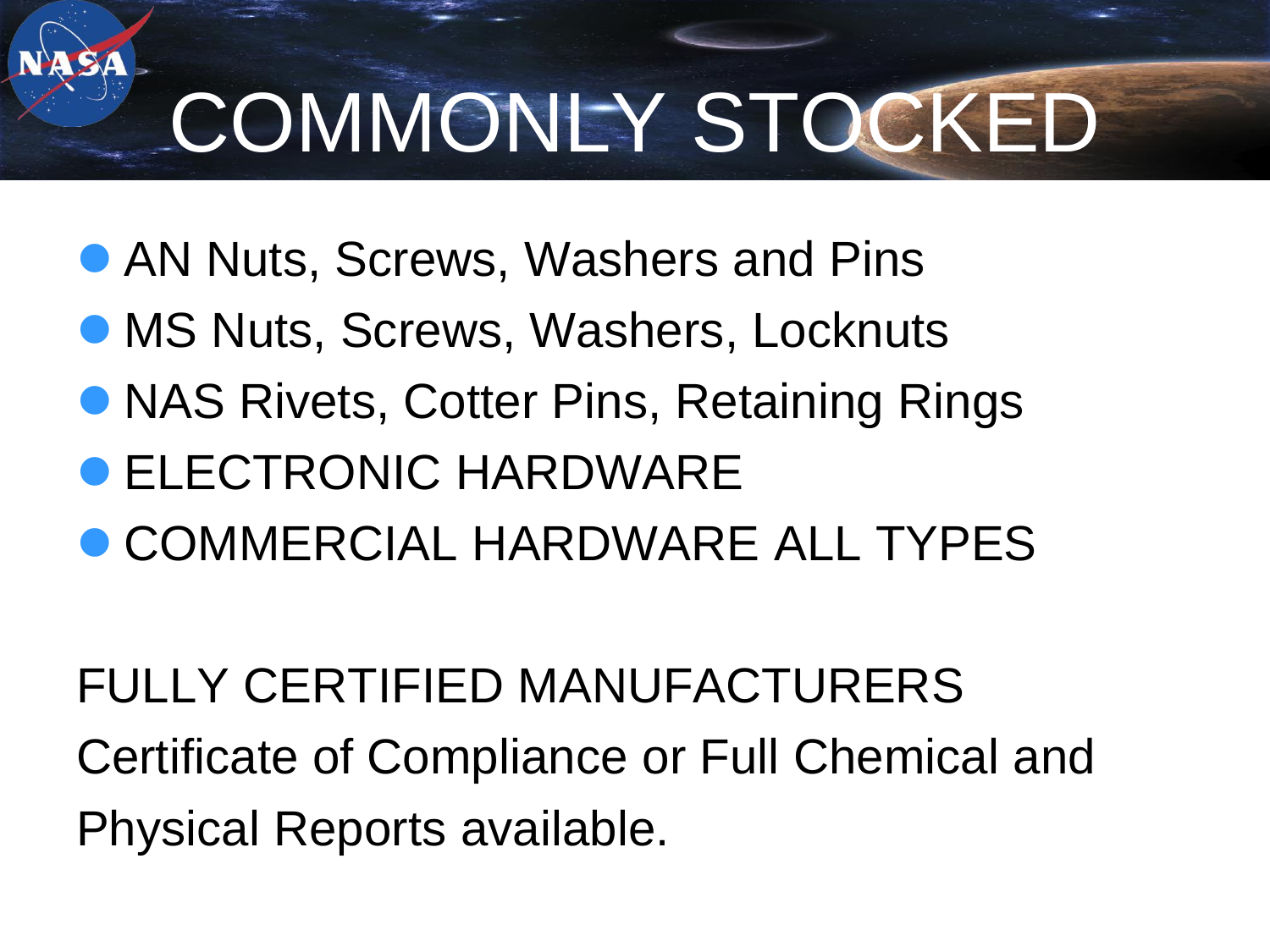

## SERVICES OFFERED

### **U VENDOR MANAGED INVENTORY**

- **JIT (Just In Time) Bread Man**
- **Example ORDER ENTRY (Scan Parts Transmit to EFI)**
- DOCK TO STOCK
- CUSTOM KITTING TO WORK TRAVELER/INSTRUCTIONS
- **BONDED INVENTORY**
- IN HOUSE STORE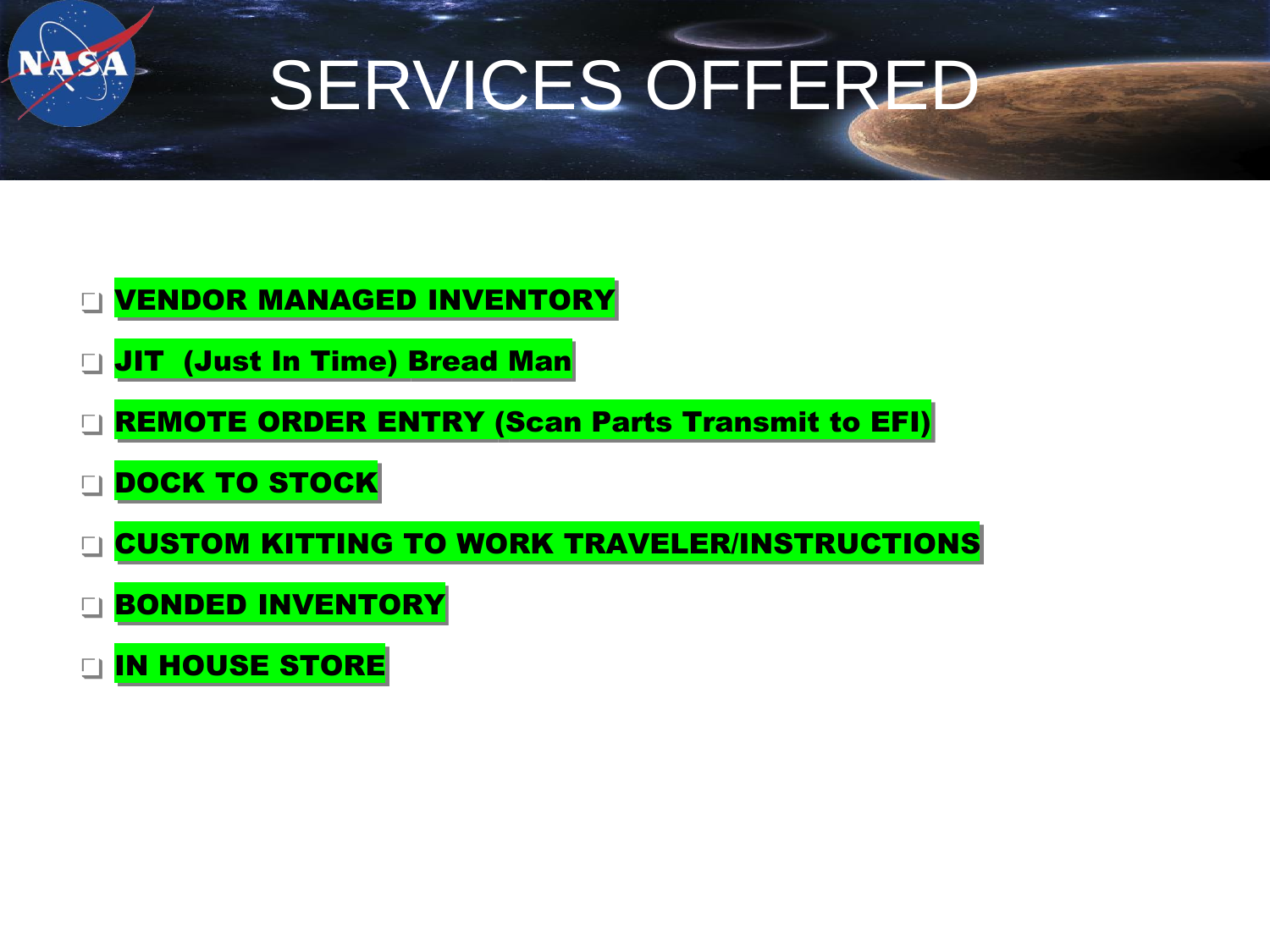## VMI VENDOR MANAGED INVENTORY

- EFI MAKES WEEKLY VISITS TO CUSTOMER SITE
- MIN/MAX QUANTITIES TO BE ESTABLISHED
- FOLLOWS RECEIVING PROCEDURES FOR PARTS
- DELIVERS REPLENISHED INVENTORY TO APPROPRIATE **CELLS**
- ENSURES PARTS ARE IN ORDER AND IN PROPER SEQUENCE
- ASSESSES INVENTORY REQUIREMENTS FOR NEXT WEEK'S DELIVERY.
- REPORTS DEVIATIONS TO CUSTOMER'S LEAD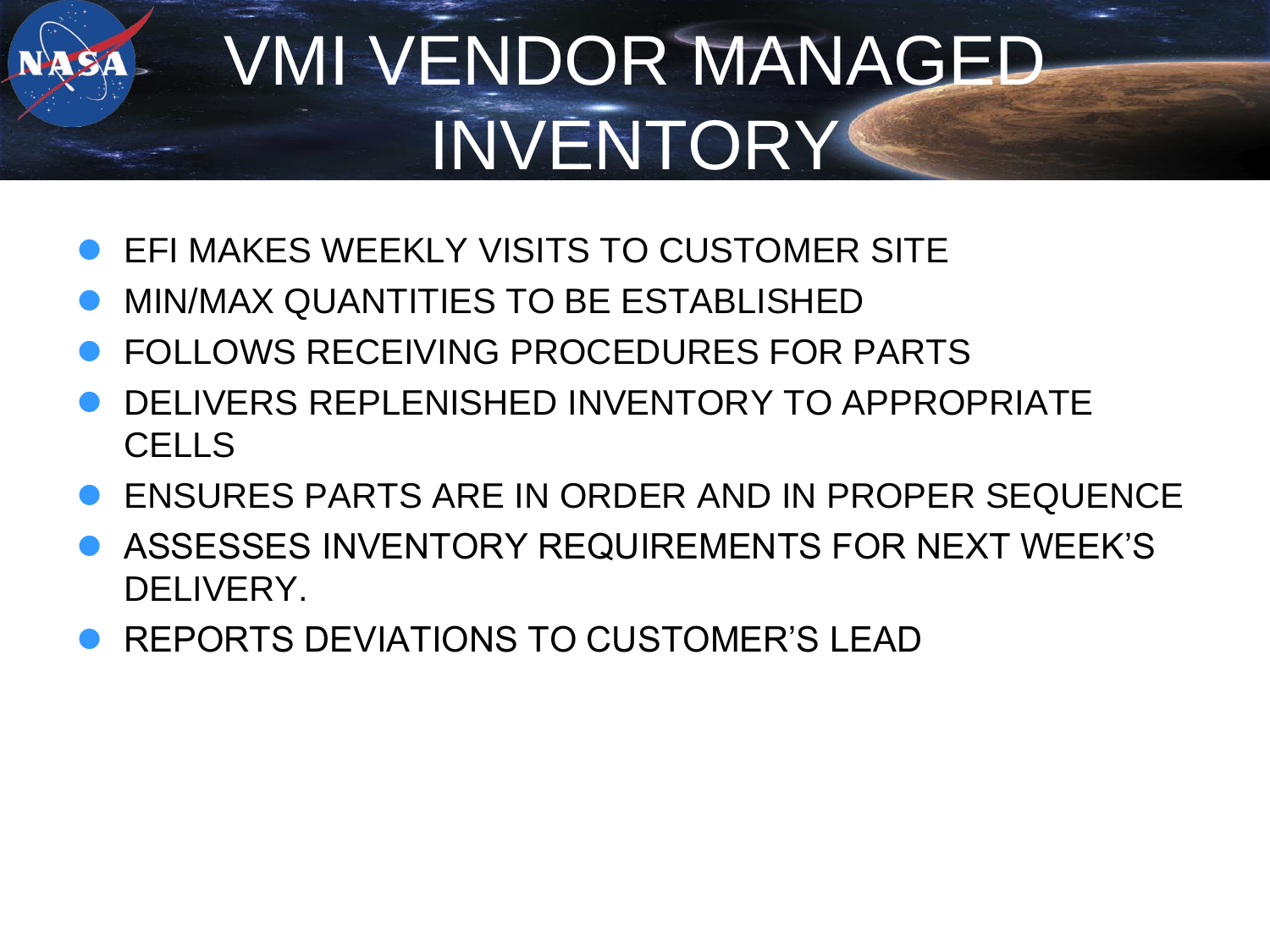### Customers

- The Boeing Company
- **Lockheed Martin Corporation**
- **Teledyne Lewisburg**
- **Northrop Grumman Aerospace**
- **•** Kratos
- **O** Jacobs KSC
- **Ametek Calibration & Instruments**
- **Faro Technologies**